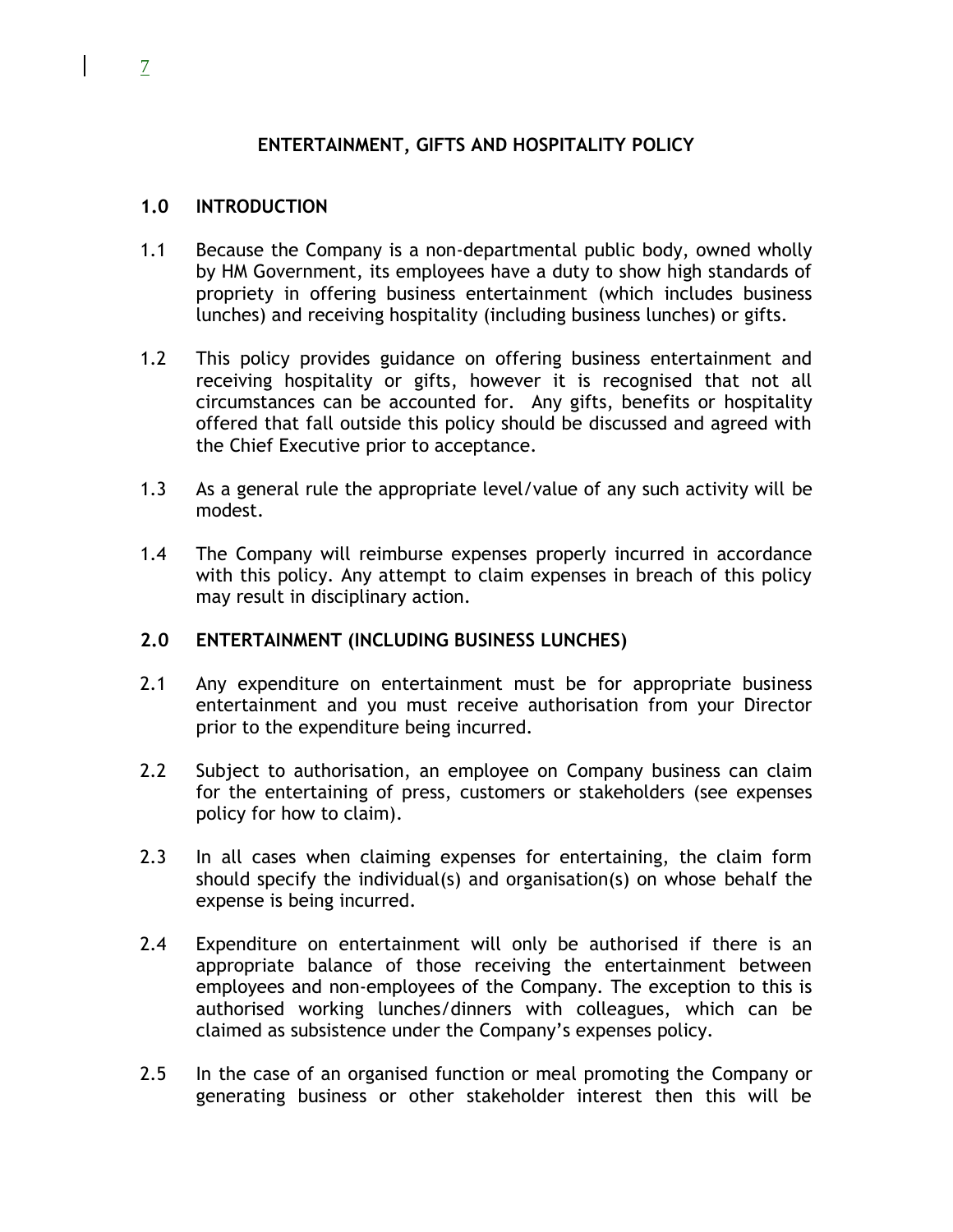treated as marketing/promotional expenditure which will need to be authorised by the Head of Corporate Services.

Note: Expenses incurred in the entertainment of non-Company employees will need to be shown separately for tax purposes.

## **3.0 GIFTS/HOSPITALITY**

- 3.1 Employees should not accept any gift, benefit or hospitality from any person or organisation in relation to the performance or nonperformance of Company business. In addition employees should not allow their family or friends to accept such gifts in relation to Company business.
- 3.2 Casual gifts offered, e.g. at Christmas time, may not be connected in any way with the performance of duties so as to constitute a breach of this policy. However unless such gifts are both of low intrinsic value and provide no personal advantage to the individual, they should be politely but firmly declined. In cases of doubt, employees should consult their Director or decline acceptance. Any gifts of a monetary or quasimonetary nature e.g. vouchers, should not be accepted and should be returned explaining the Company's position. Any gifts accepted should be approved by your Director and notified to HR to be included on the Company register of gifts and hospitality.
- 3.3 Accepting hospitality (including business lunches or dinners) is generally acceptable, or even expected, if attendance is in an official capacity. However particular care is needed where the individual or organisation offering hospitality stands to benefit commercially or in other ways from the goodwill of the Company. As a general rule the appropriate level/value of any such activity must not be excessive (or, as can often be the case, perceived to be excessive) in relation to the purpose of the activity. In case of doubt, employees should consult their Director. In any event notification should be made to the company register of gifts and hospitality, which is held by HR.
- 3.4 Where such hospitality involves spouses/partners then approval will need to be obtained from the Chief Executive and notification made to the Company register of gifts and hospitality.
- 3.5 Inappropriate gifts, benefits or hospitality, if offered or received, should be returned with a letter politely explaining that the Company's employees are prohibited by policy from accepting them. A copy of the letter must be forwarded to the Chief Executive.